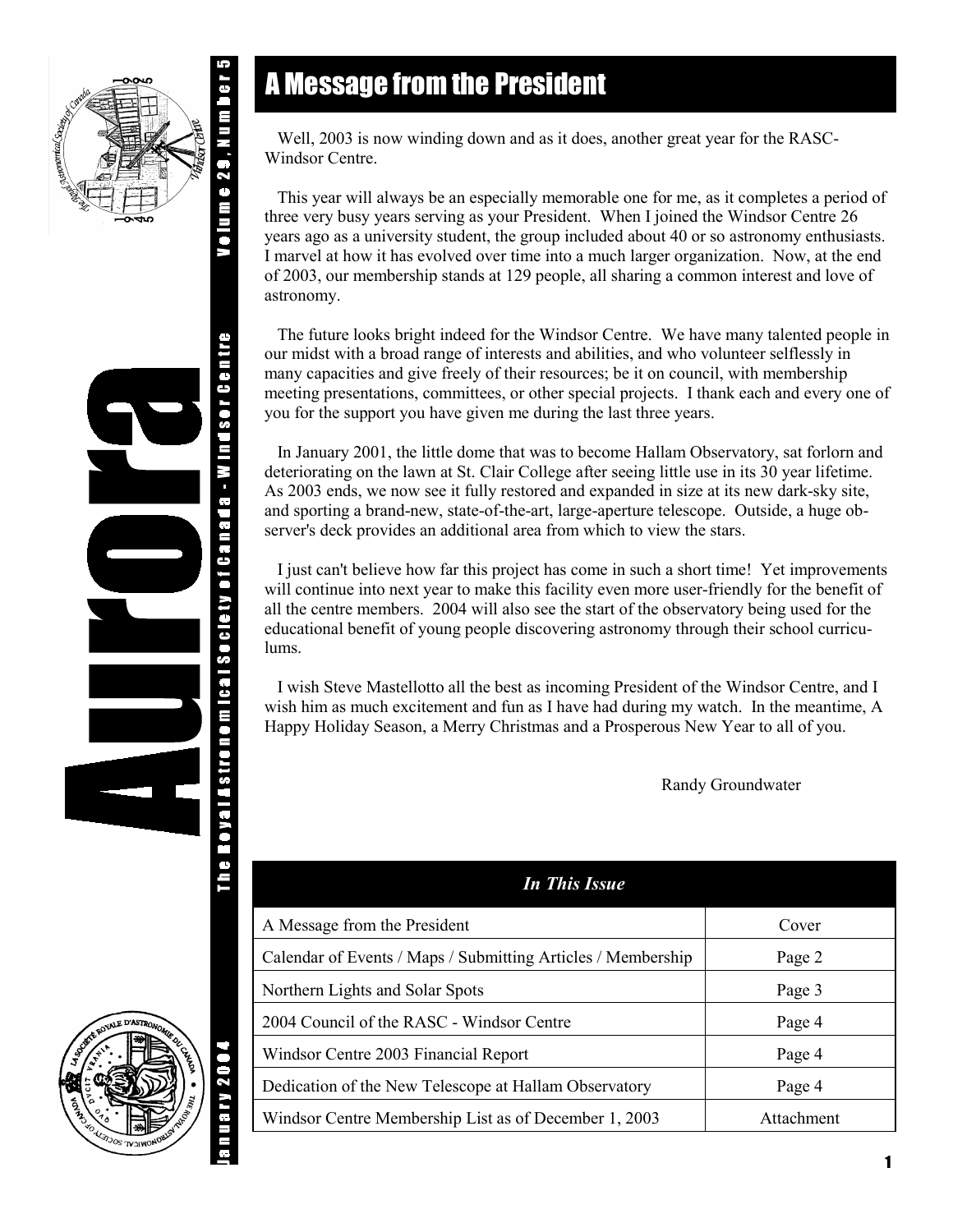# Calendar of Events

#### *Our next meeting…*

### **General Meeting**

Tuesday, January 20, 2004 8:00 p.m. at Ojibway Park Nature Centre 5200 Matchette Road

### *Main Speaker…*

Juliana Grigorescu

#### *Topic...*

"Stellar Evolution"

### *Activities...*

 $\overline{\mathbf{g}}$ 

*Telescope Dedication:* On Saturday, December 27th at 2:00 p.m., a formal dedication ceremony will be held at Hallam Observatory to commission our new telescope. See page 4 for details.

*Quadrantid Meteors:* The Quadrantid meteor shower peaks at 1:00 a.m. EST on Sunday January 4 (overnight Saturday January 3). This shower is often overlooked due to the cold Winter temperatures you must endure to observe these slow moving meteors. You can expect up to 120 meteors per hour however for 2004 the Moon will be full only 3 days after the peak and will affect the view this year.

*Council Meeting:* Our next council meeting will be held on Tuesday February 10, 2004 at Steve Mastellotto's house. The meeting will begin at 7:30 p.m.



## Submissions

Aurora is published monthly except for August. The September, November, January, March, May and July issues are full newsletters (usually 6 pages) with a number of member submitted articles. The October, December, February, April and June issues are short flyers (2 pages) with one short article. Submitted articles can be of any length from a paragraph to multiple pages. I can scan pictures and/or diagrams (both prints and film) to support your article and the originals will be returned to you.

Submission deadline is the 1st of the month. I will accept Emails at the address below, floppy disks, or written submissions.

Editor: Steve Mastellotto Email: mmastellotto@cogeco.ca

#### **Hallam Observatory Site**

At left is a map showing the Comber area and it includes the major highways (401, 77, 8 and 46) that are in the area of the observatory. I "highlighted" the most direct route from Windsor on this map which is to take 401 East to Highway 77 South to South Middle Road. While on South Middle Road you will cross some railroad tracks (they just removed the tracks) and just after the barely discernable point where Concession 9 joins it you will find the observatory site on the South side of the road. If you hit the Rochester Townline Road (i.e. you come to a stop sign and have to turn left or right) you have gone too far. On most clear nights someone is usually out there observing but if it happens to be a clear, moonless, weekend night you should have many observing buddies.

## Membership

The Windsor Centre of The Royal Astronomical Society of Canada meets on the 3rd Tuesday of every month (except July and August) at the Ojibway Park Nature Centre. In addition to regular meetings the centre hosts a number of observing nights, a picnic and a December social. Members receive a copy of the Observer's Handbook, the RASC Journal, a subscription to SkyNews magazine and access to the Centre's library and telescopes.

Annual Membership Fees are Regular - \$44.00, Youth - \$27.50 and Life - \$880.00.

Contact Ken Garber at (519) 966-3478 or visit our website at: www.mnsi.net/~rasc for more information.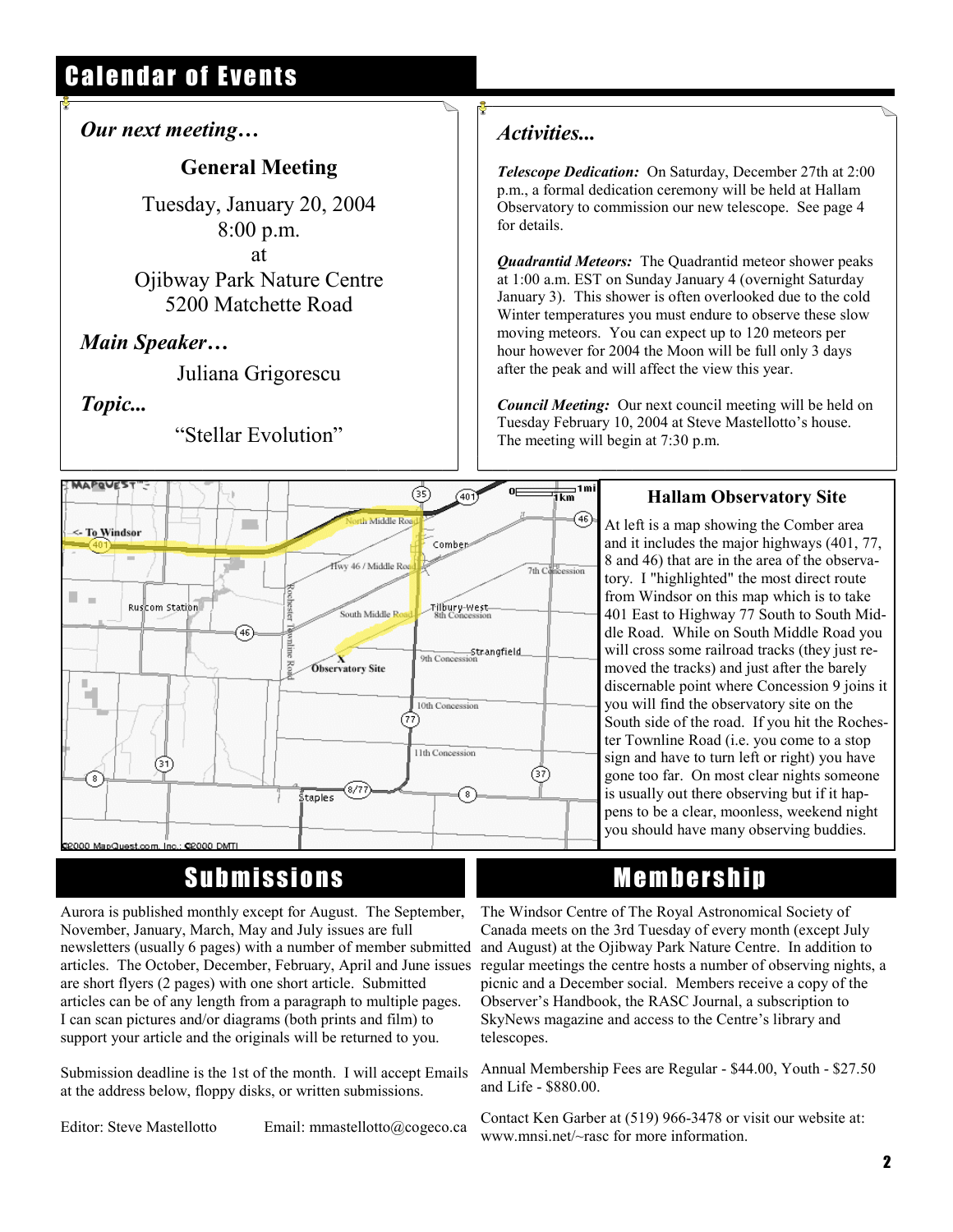alerted by Steve, Milica Rakic and her husband had managed a quick drive out of Windsor to enjoy what was their first Canadian auroral display! Milica had given an excellent and memorable talk on the Aurora at a membership meeting last winter, and had been frustrated on occasions since

membership list. As luck would have it, it was clear back home and many others had been seeing this great display as well. Perhaps most gratifyingly, after being

northwest, across the Big Dipper now upright in the north, through the east and almost to due south. The western sky remained dark and pristine, lit only by the young moon and

 I'd already called Anita and the kids back home, and had also put a call through to Steve Mastellotto who immediately notified as many members as he could on the email

what seemed like hundreds of stars.

phenomenon from our relatively southerly latitude. The following afternoon on my return trip to Windsor, I

then at seeing any hint of the

stopped in at Hallam Observatory. It was about 3:30 p.m. and although the sky was mostly cloudy, standing on the observer's deck outside the building I could make out the disk of the sun in moments through thick haze. With its glare comfortably reduced, two, massive, naked-eye sunspot groups were instantly obvious towards its southeast limb. I hadn't been lucky enough to see something like this since the summer of 1991.

 Fellow skywatchers from more northerly Canadian locations would doubtless find aspects of my account here hu-

*Aurora image downloaded from the internet. Photo was* 

*taken on October 30, 2003 from East Douglas, Massachusetts. Camera was a Canon AE-1 mounted on tripod with Bogen gearhead mount, 50mm lens at f/2.8, exposure 6 - 8 seconds using cable release on Kodak Gold 400. Image by John Kocur. Editor's Note - If you have internet access take a look at the online version of this newsletter to really appreciate the colour in the above image.* 

the earth's magnetosphere this week was paying off, big- From a forming coronal point high in the sky just south of where Cygnus flew, streamers of intense red and green morous, as the frequency of auroral activity can be a bane to observers in these places. But at 42 degrees north latitude, we'll take any displays such as that of October 30th, anytime!

to be a bright, hazy mist cutting a wide swath of sky farther east

 But as I glanced over my shoulder a few moments later, it was suddenly obvious that what I was seeing was no weather front; for a broad sword of brilliant red light, tinged with shafts of green, was stabbing the horizon to the left of Mars. The car slowed as my foot came off the accelerator, and with no cars visible in front of or behind me, I turned off the first dirt road I saw. Stepping out of the car and turning off its headlights, I realized I was looking at a sky blazing with the finest auroral display I'd ever seen. The intense solar storm bombarding

colouration swept downward all along the horizon from the

time!

 The deepening blue of evening twilight was slowly descending, and a waxing crescent moon sailed low over the southwestern horizon, as I left the little village of Gorrie, Ontario to head back to my motel in Goderich for the night. It was early Thursday evening, October 30th, and I'd had a busy day of work. Nevertheless, as I sped westward along the quiet backroads, I couldn't help but think about how

lucky I was that it appeared to be turning into a brilliant night of stars and here I was, far from the smog and pollution of the city, to enjoy them.

 The weather was unusually mild and breezy, so I opened the car sunroof, put in another CD, and cruised along. Soon the last traces of sunset were gone, and Mars was shining brightly over the fields to the south. As I admired its glow, I was bothered by what seemed of the Red Planet. "Rats", I thought; "just my luck - it'll be socked in before I'm halfway back. No skywatching tonight, after all."